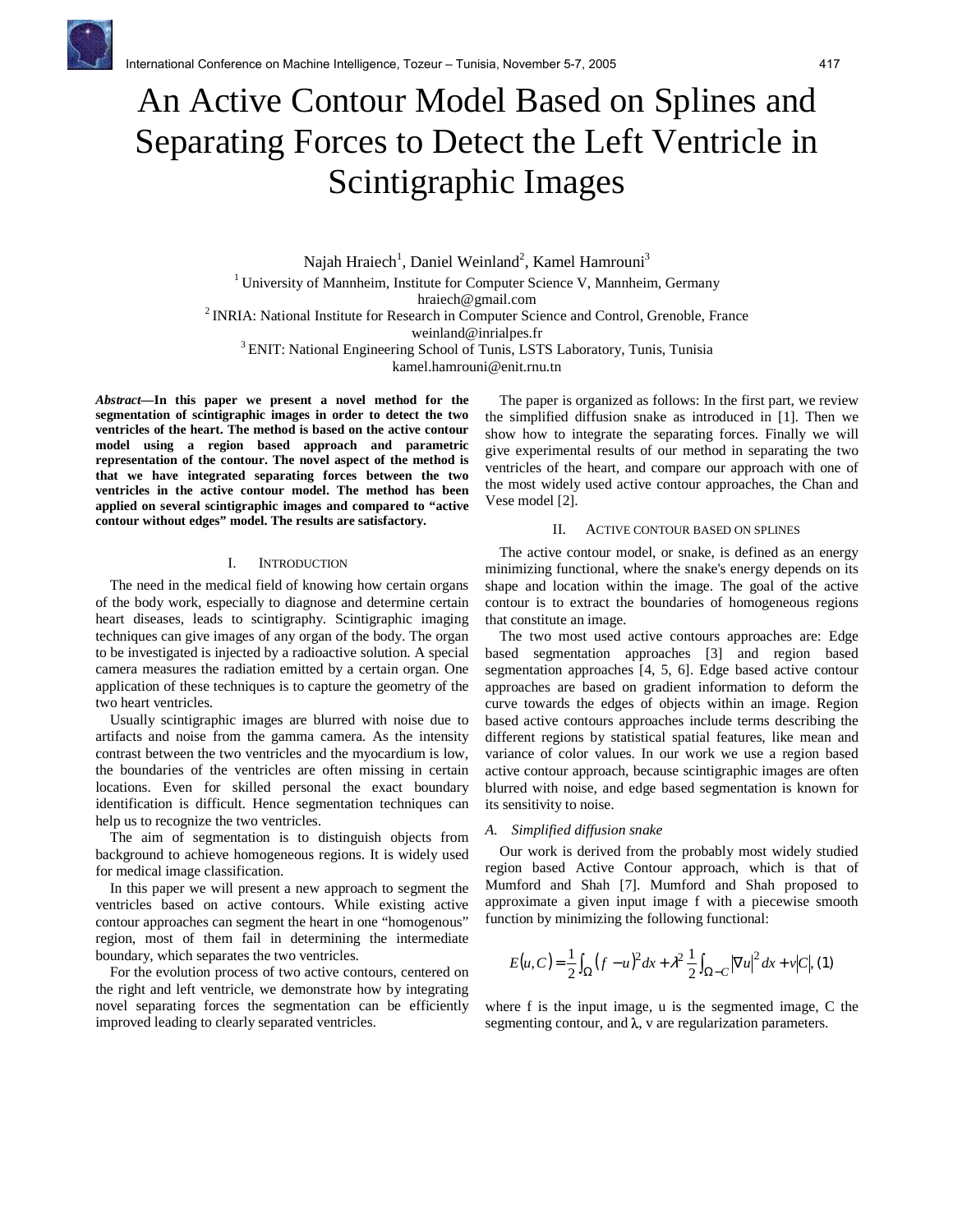

Constraining the segmented image to constant regions,  $u(x) =$  $u_{i,j}$  for  $x \in R_i$ ,  $R_i \in Ω$ , the Munford-Shah functional (1) simplifies to the cartoon model as:

$$
E(u, C) = \frac{1}{2} \sum_{i} \int_{R_i} (f - u_i)^2 dx + v \int_0^1 C_s^2 ds. (2)
$$

As representation for the boundary function C we choose a spline representation.

#### *B. Spline representation*

The two common ways to represent the contour function are parametric by spline curves, or implicit by the zero level set of a functional:  $\Phi \to \mathfrak{R}$ , i.e. the intersection of  $\Phi$  on the zero plane, see [8].

In [2] and [9] T.F. Chan and L.A. Vese explain the implementation of the Mumford-Shah functional using level sets as a representation for the contours.

In our work, we choose a parametric representation based on piecewise polynomial splines. This representation is especially suitable for the integration of the separating forces, which are directly attached onto the control points of the splines.

For the experiments we used the closed, uniform, quadratic and periodic B-spline curve, for more detail see [10] and [11]. Using this spline approximation the contour C has the following form:

$$
C: [0,1] \to \Omega, \qquad C(s) = \sum_{n=1}^{N} p_n B_n(s), \quad (3)
$$

where  $B_n$  are the uniform, periodic, quadratic B-spline basis functions and  $p_n = (x_n, y_n)^T$  denote the control points.

# *C. Curve Evolution*

We minimize the energies of the simplified diffusion snake (2), using gradient descent with respect to both, the segmenting contour C and the segmented image u, what leads to the following Euler-Lagrange equation:

$$
\frac{dE}{dC} = [e^-(s) - e^+(s)]. \quad n(s) - \nu C''(s) = 0 \quad \forall s \in [0,1], \quad (4)
$$

where n is the outer normal vector on the contour for each control point. The terms  $e^+$  and  $e^-$  denote the energy density outside and inside the contour C(s) respectively, see [12], defined by:

$$
e^{+\!\!-\!} = (f - u)^2. \tag{5}
$$

We solve the minimization problem by gradient descent. The result is summarized in equation (6):

$$
\frac{dC(s,t)}{dt} = -\frac{dE(u,C)}{dC} = \left[e^+(s,t) - e^-(s,t)\right] \cdot n(s,t) - vC''(s,t)
$$
  

$$
\forall s. (6)
$$

In order to obtain an evolution rule for the control points of the spline C we insert the spline curve  $(3)$  in equation  $(6)$  to derive the following evolution equation for the control points:

$$
\sum_{i=1}^{N} \frac{dp_i(t)}{dt} B_i(s) = [e^+(s,t) - e^-(s,t)] \cdot n(s,t) + v \sum_{i=1}^{N} p_i(t) \frac{d^2 B_i(s)}{ds^2}.
$$
\n(7)

#### *D. Implementation*

Discretizing equation (7) with a set of nodes  $s_i$  along the contour gives us a set of linear differential equations. The solution gives the temporal evolution for the coordinates of each control point  $(x_m, y_m)$ :

$$
\frac{dx_m(t)}{dt} = \sum_{i=1}^N (B^{-1})_{mi} \left[ \left( e_{s_i}^+ - e_{s_i}^- \right) \cdot n_x + v(x_{i-1} - 2x_i + x_{i+1}) \right] (8)
$$

$$
\frac{dy_m(t)}{dt} = \sum_{i=1}^{N} (B^{-1})_{mi} \left[ \left( e_{s_i}^+ - e_{s_i}^- \right) \cdot n_y + v \left( y_{i-1} - 2y_i + y_{i+1} \right) \right] (9)
$$

The matrix B contains the spline basis functions evaluated at the nodes  $s_i$ :  $B_{i,j} = B_i$  ( $s_j$ ), ( $s_i$  corresponds to the maximum of Bi). Notice, that the matrix B is cyclic and tridiagonal.

The first term in the set of equations (8) and (9) maximizes the homogeneity in the adjoining regions as measured by the energy densities (5). The homogeneity in the adjoining regions forces the contour to recognize the boundaries of the object. The second term smoothes the contour and enforces an equidistant spacing between successive control points.

In our implementation we need at the beginning the initialization of two set of control points (each set corresponds to one ventricle), then we interpolate them by the spline contour. After that, we implement the evolution of this curve as explained in equations (8) and (9).

Note, that with each new iteration, we have first to calculate the new control points (the previous points + the evolution) and then calculate new values for  $e^+$  and  $e^-$  depending on the new splines. These two steps are iterated until the difference between the subsequence evolutions is certainly small. For equation (5) we take the difference between inside mean and value of the pixel lying on the inside pointing unit normal of the control; and outside respectively.

#### *E. Discussion*

Applying the described actives contours to sample images we realize that the results depend on the initialization: when we have a good initialization the active contour recognizes the two ventricles. With random initialization the results were not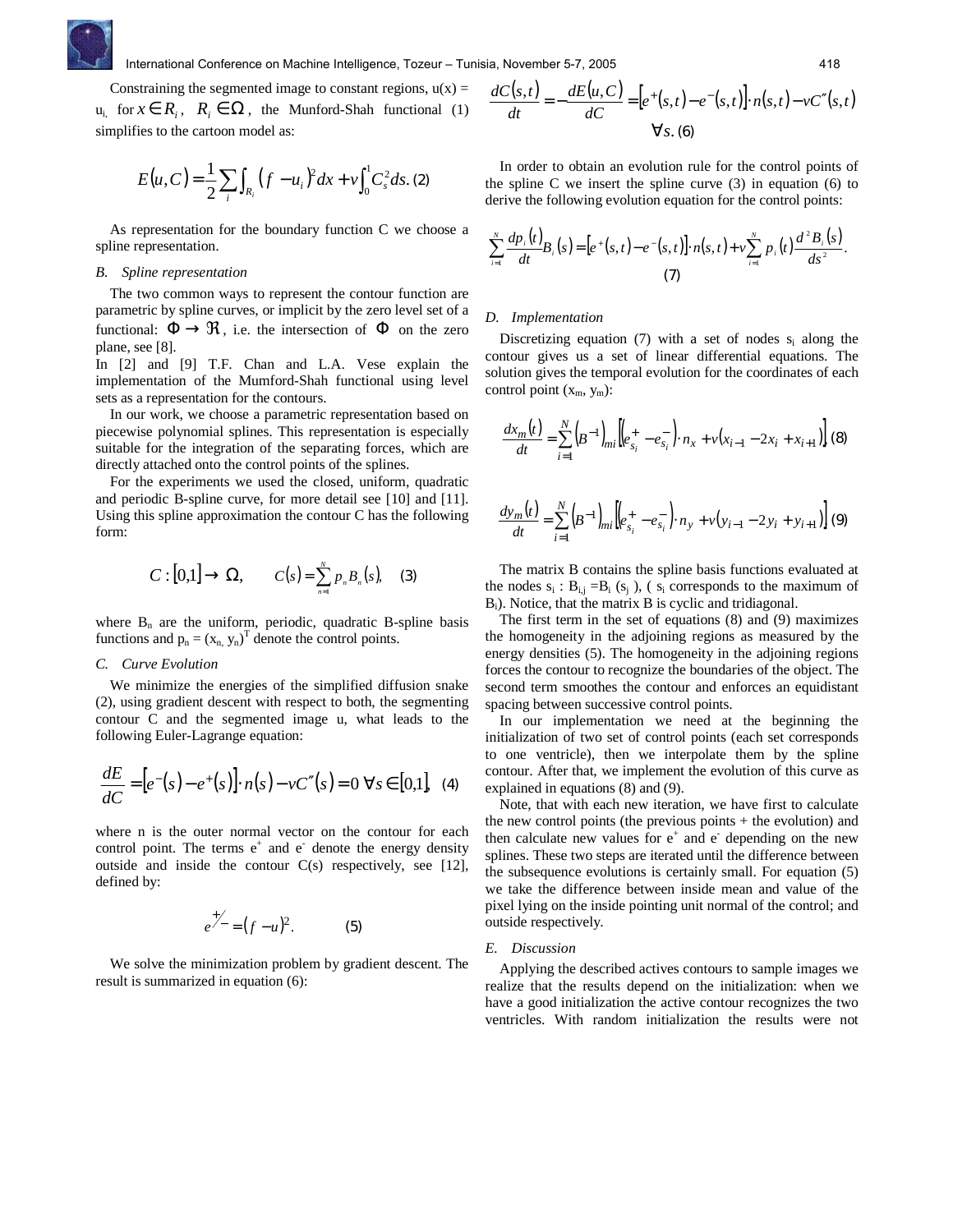

acceptable as the two ventricles are often not separated, illustrated in figure 1 and figure 2.

In the next section we will integrate separating forces in the curve evolution in order to prevent this effect.



Figure 1. Result of segmentation using Active Contour based on Splines. False initialisation leads to poor final results: (left) original image, (middle) evolution of spline curves, (right) the two curves merge before the splines find the true boundaries.



Figure 2. Result of segmentation using Active Contours based on Splines using good initialization: (left) original image, (middle) evolution of spline curves, (right) the segmented images.

### III. INTEGRATION OF SEPARATING FORCES BETWEEN THE TWO VENTRICLES

Usually active contours based on splines are a suitable model to recognize boundaries within an image. Nevertheless, using one active contour for every ventricle, experiments showed their tendency to merge ignoring the separating boundary. Therefore, we suggest introducing additional forces into the curve evolution in order to keep the two splines separated from each other.

These forces depend on the distance between the control points on the two contours and are defined as:

$$
F_i = \sum_{j=1}^{N} \exp\left(-\left(\frac{\left\|p_i - p_j\right\|_2}{\sigma}\right)^2\right), \tag{10}
$$

so that  $F_i$  is the force from all control points j onto the control point  $i, i \in C_1$  and  $j \in C_2$ . And, vice versa:

$$
F_j = \sum_{i=1}^{N} \exp\left(-\left(\frac{\left\|p_j - p_i\right\|_2}{\sigma}\right)^2\right), \quad (11)
$$

The variance  $\sigma$  controls the region of influence of the forces.

Furthermore,  $p_j - p_i\|_2$  is the Euclidean distance between two controls points belonging to different curves.

Adding the forces (10) and (11) into equations (8) and (9) leads to the following temporal evolution equation for the coordinates of each control point  $(x_m, y_m)$ :

$$
\frac{dx_m(t)}{dt} = \sum_{i=1}^{N} \left( B^{-1} \right)_{mi} \left[ \left( e_{s_i}^+ - e_{s_i}^- \right) \cdot n_x + v(x_{i-1} - 2x_i + x_{i+1}) \right] - h \cdot F_i \cdot n_x, \tag{12}
$$

$$
\frac{dy_m(t)}{dt} = \sum_{i=1}^{N} (B^{-1})_{mi} \left[ \left( e_{s_i}^+ - e_{s_i}^- \right) \cdot n_y + v(y_{i-1} - 2y_i + y_{i+1}) \right] - h \cdot F_i \cdot n_y. \tag{13}
$$

Regularization parameter h>0 determines the trade-off between the segmenting and the separating forces.

# IV. EXPERIENTAL RESULTS

To evaluate our work, we test our implementation with scintigraphic images of different quality. In our implementation we manually initialize the splines. Hereby the number of control points is of importance (see below), while small variations in the initial shape did not affect the results. For the regularization parameters we use an empirical choice.

For most of the images, the tendency of the two splines to merge (figure 1) was successfully suppressed and the evolution of the contours stabilizes around the true boundary of the ventricles (figure 3).



Figure 3. Results using integration of Active Contours based on Splines and forces between the regions of interest: (left) the initialization of spline, (middle) the evolution of spline curves, (right) the segmented images.

Figure 4 shows a comparison of our results with that derived from the Chan and Vese approach [2]. Our method showed to be superior in separating the two ventricles (e.g. figure 4 top row), but has limitations depending on the number of control points (figure 5).

The limitation for the control points is demonstrated as follows: We start from a small contour and the contour grows to